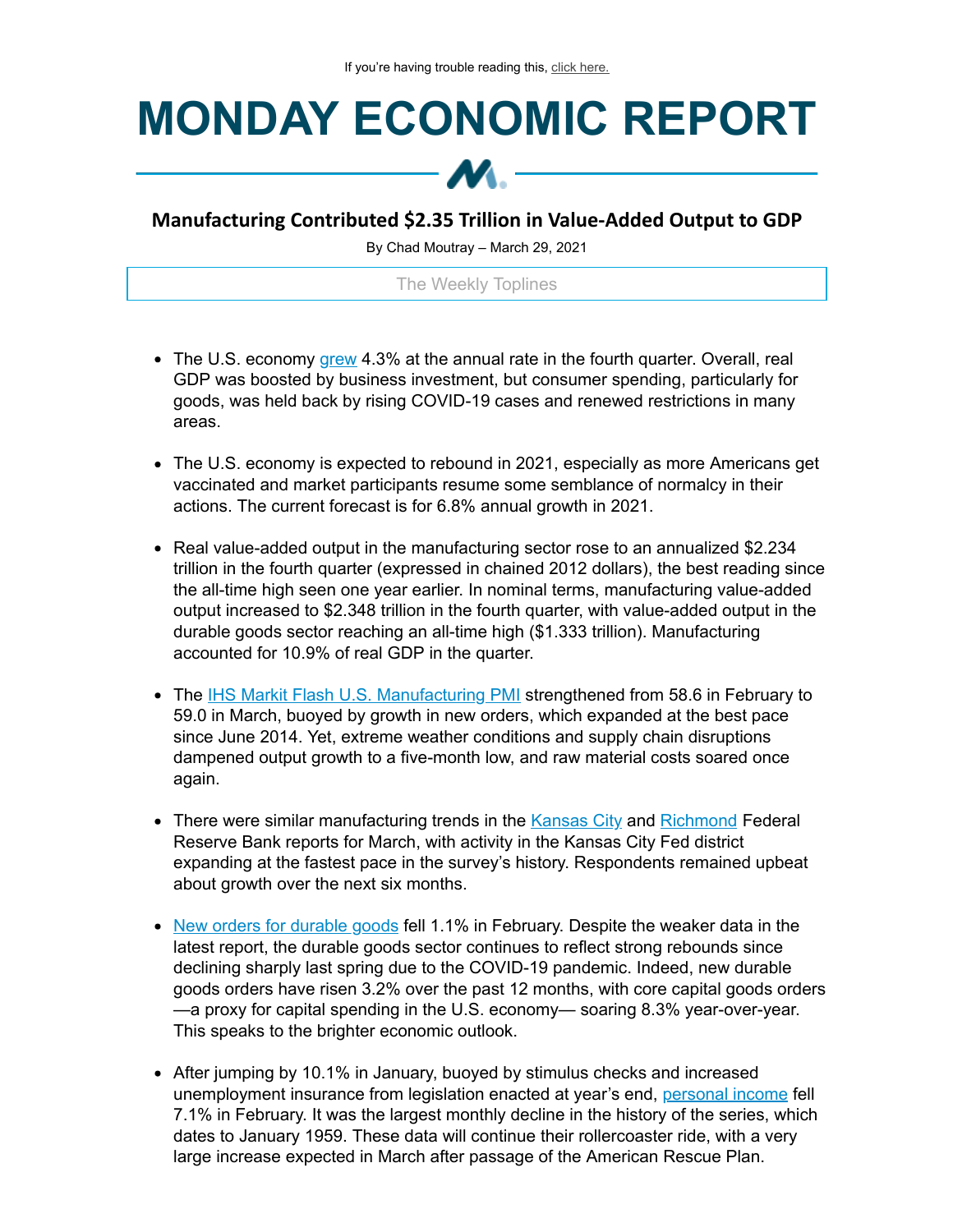Overall, personal income has risen 4.3% over the past 12 months.

- Meanwhile, personal consumption expenditures fell 1.0% in February. Yet, over the past 12 months, the trendline is more encouraging for goods purchases. Durable and nondurable goods spending has jumped 17.2% and 6.1% since February 2020, respectively, with service sector purchases down 5.2%. Over the past 12 months, personal consumption expenditures declined 0.6%, pulled lower by the reductions in service-sector spending.
- According to the University of Michigan and Thomson Reuters, [consumer](https://click.email.nam.org/?qs=d296e4c4c8d896defe2e423c909f34bc3f0ff73e90d1a540cc19b14bac7c1fb247ac654724c87b3862b3c4698fe345c4d5b4349cb80c72dbdec548f13e8103d6) sentiment rose to a 12-month high in March, buoyed by increased vaccinations, stimulus checks and improved assessments about the economy overall.
- **[Existing](https://click.email.nam.org/?qs=d296e4c4c8d896deca401ccc8add41c3823a937f3850c42d93e5a0879cd27ff256d04fb009b076c074403ba9fa2a3356d7dc87248bd583d6f48cc4812702e9e9) and [new](https://click.email.nam.org/?qs=d296e4c4c8d896de2b880a6837fd0403009f0848300f2037a50c01c9b0426aa5e4cb02ba6103c090d7f12351aa877c5d76a80df238f1475aac7010e5a3436d8e) home sales were both lower in February, with poor weather and** limited inventories hindering activity. Nonetheless, the housing market remains a bright spot, with strong growth year-over-year and an encouraging outlook despite rising costs and affordability issues. The average 30-year fixed rate [mortgage](https://click.email.nam.org/?qs=d296e4c4c8d896de027adb6787ba0c9ccbc8be60661c04185951b480f824f14edb4c633c50a810ac255bb0ac87c2184fd4b6a496a425b544b6e2eeed69bfec90) rate rose last week to the highest reading since June 2020, according to Freddie Mac, at 3.17%.



## Manufacturing's Real Value-Added Output Contributions to the U.S. Economy, in Trillions of Chained 2012 Dollars

Economic Indicators

**Last Week's Indicators:** *(Summaries Appear Below)* **Monday, March 29** *Dallas Fed Manufacturing Survey*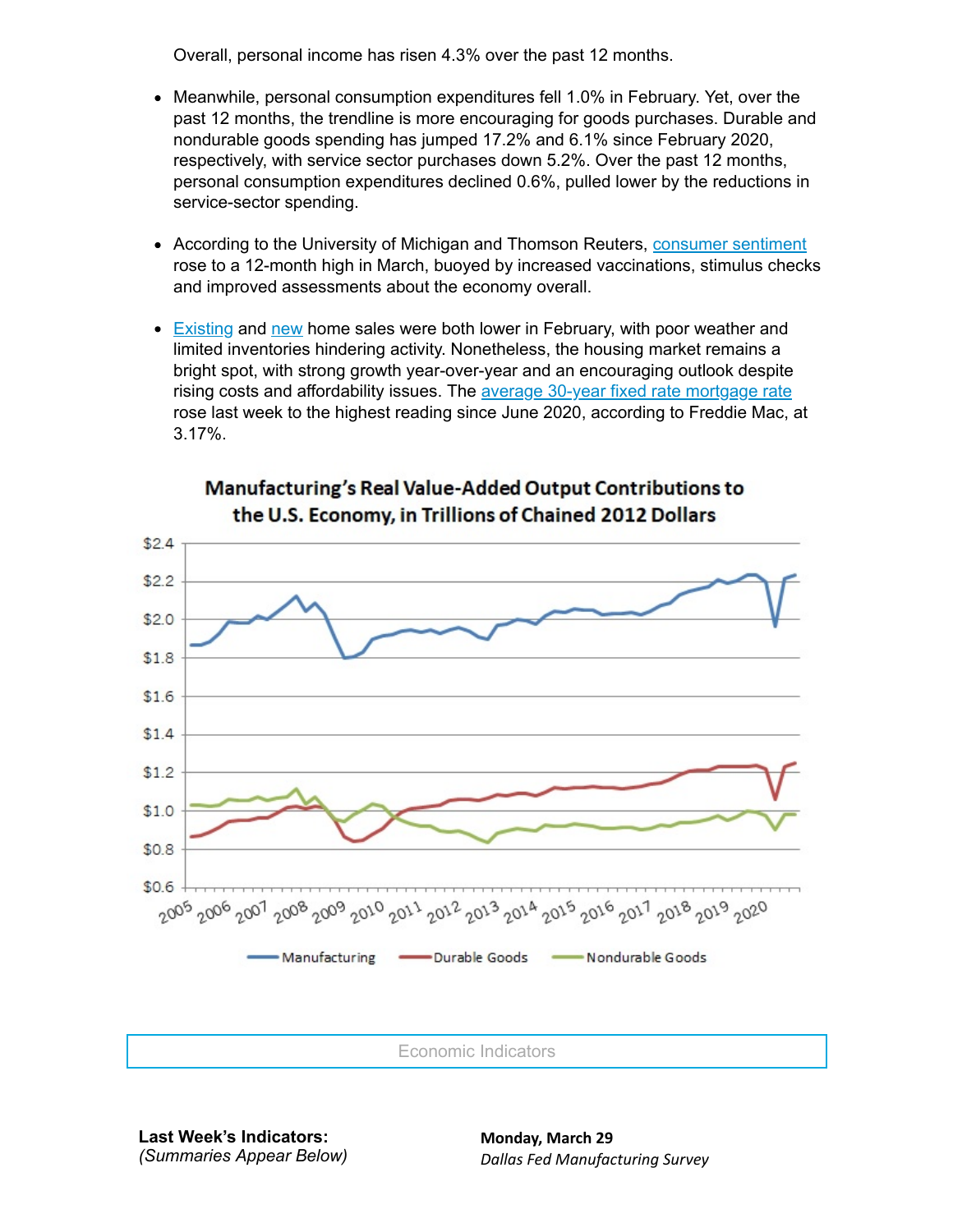**Monday, March 22** *Chicago Fed National Activity Index Existing Home Sales*

**Tuesday, March 23** *New Home Sales Richmond Fed Manufacturing Survey*

**Wednesday, March 24** *Durable Goods Orders and Shipments IHS Markit Flash U.S. Manufacturing PMI*

**Thursday, March 25** *Gross Domestic Product (Second Revision) Kansas City Fed Manufacturing Survey Real GDP by Industry Weekly Initial Unemployment Claims*

## **Friday, March 26**

*International Trade in Goods (Preliminary) Personal Consumption Expenditures Deflator Personal Income and Spending State Employment Report University of Michigan Consumer Sentiment (Revision)*

**Tuesday, March 30** *Conference Board Consumer Confidence*

**Wednesday, March 31 ADP** National *Employment* Report

**Thursday, April 1** *Construction Spending ISM® Manufacturing Purchasing Managers' Index® Weekly Inial Unemployment Claims*

**Friday, April 2 BLS** National *Employment* Report

Deeper Dive

**Chicago Fed [National](https://click.email.nam.org/?qs=d296e4c4c8d896deece971c17ba600eecdda5c750a4171ea0b5bc9467ee0cd1cf6768293be683b97d6945aa237cb82aa84a4bcbb6b6cafe9200040fdb91c3d53) Activity Index:** The Chicago Federal Reserve Bank's National Activity Index plummeted from 0.75 in January to -1.09 in February, the first negative reading in 10 months. The three-month moving average declined from 0.46 to -0.02, falling below zero for the first time since June 2020. Readings above zero are consistent with the U.S. economy expanding above its historical trend and vice versa.

The lower readings were largely the function of sharp reductions in industrial production, which fell 2.2% in February, mostly from poor weather and lingering supply chain disruptions. Output in the manufacturing sector declined 3.1% in February. As a result, production-related indicators subtracted 0.85 from February's NAI. Personal consumption and housing indicators also weakened, subtracting 0.29 from the headline index, with retail sales falling 3.0% and housing starts contracting 10.2% in February.

**Durable Goods Orders and [Shipments](https://click.email.nam.org/?qs=d296e4c4c8d896de13eeaf889d36aa5868bae4d63a8ccab727f01aada4c00a8c7d6c3c77137da415561c01b8f47a48ae3409b128dfb5b73ddcb2dbe51cebfadb)**: New orders for durable goods fell 1.1% in February, pulling back somewhat after jumping 3.5% in January, likely from poor weather and lingering supply chain disruptions. Excluding transportation equipment, new durable goods orders decreased 0.9% in February. Yet, despite the weaker data in the latest report, the durable goods sector continues to reflect strong rebounds since declining sharply last spring due to the COVID-19 pandemic. Indeed, new durable goods orders have risen 3.2% over the past 12 months, or 1.5% with transportation equipment excluded. In addition, while nondefense capital goods excluding aircraft—a proxy for capital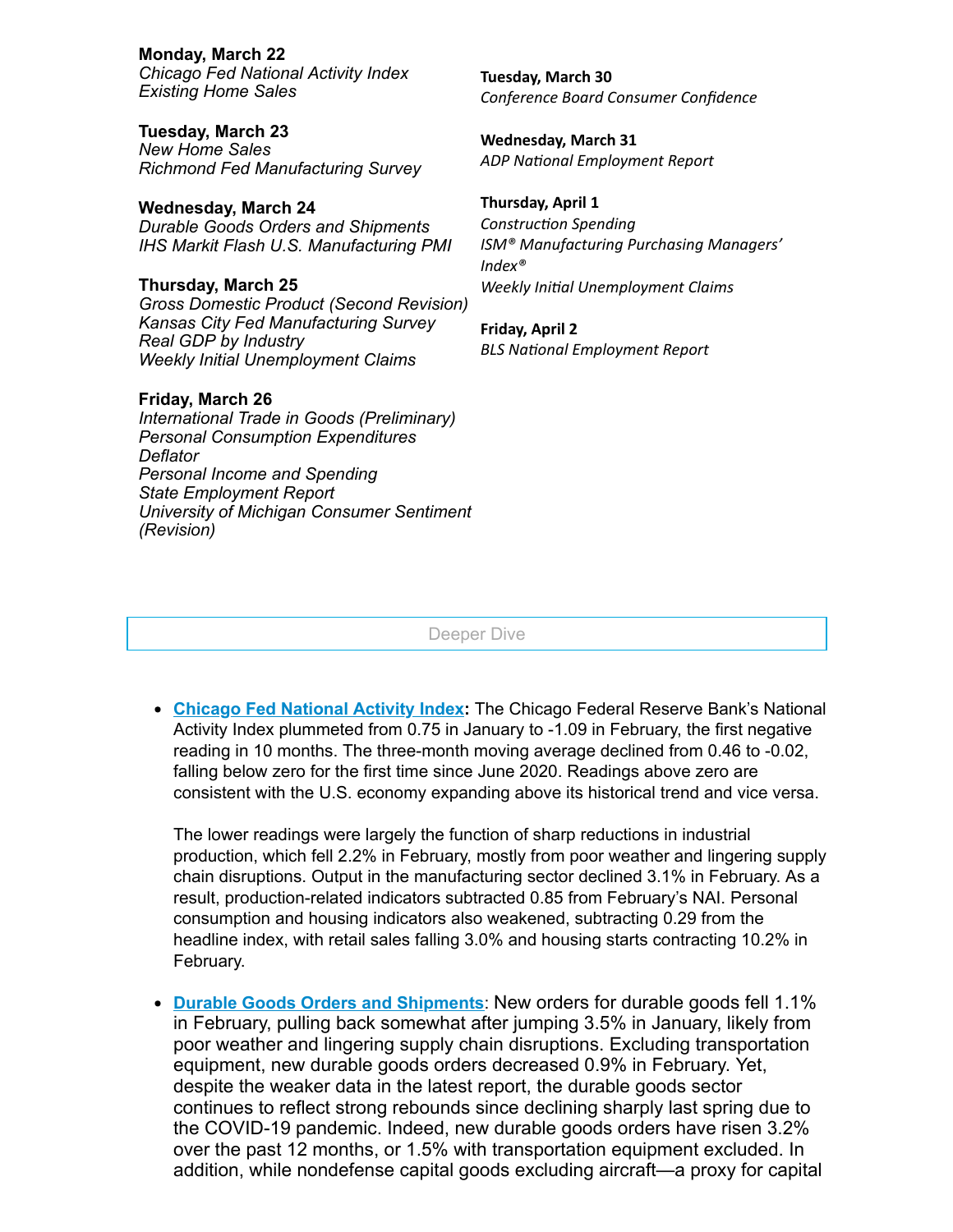spending in the U.S. economy—declined 0.8% in February from January's record high, activity has soared 8.3% year-over-year, as firms have ramped up activity on the brighter economic outlook.

In February, the underlying data mostly decreased, including declines for motor vehicles and parts (down 8.7%), defense aircraft and parts (down 3.7%), other durable goods (down 2.0%), fabricated metal products (down 0.9%), machinery (down 0.6%), computers and electronic products (down 0.5%) and primary metals (down 0.5%). In contrast, orders increased for nondefense aircraft and parts (up 103.3%) and electrical equipment, appliances and components (up 0.2%).

Meanwhile, durable goods shipments decreased 3.5% in February, with a 1.2% decline with transportation equipment excluded. Over the past 12 months, durable goods shipments have jumped 8.2%. Excluding transportation, shipments have increased 6.1% year-over-year. In addition, core capital goods shipments eased by 1.0% from January's all-time high, but with 7.1% growth year-over-year.

**[Existing](https://click.email.nam.org/?qs=d296e4c4c8d896deca401ccc8add41c3823a937f3850c42d93e5a0879cd27ff256d04fb009b076c074403ba9fa2a3356d7dc87248bd583d6f48cc4812702e9e9) Home Sales**: The National Association of Realtors reported that existing home sales fell 6.6% from 6.66 million units in January to 6.22 million units in February, a six-month low. NAR Chief Economist Lawrence Yun attributed the decline to low inventory, but poor weather also likely played a factor. The February data weakened in every region except the West. Single-family and condominium and co-op sales decreased 6.6% and 6.7%, respectively, in February.

Despite the disappointing data, the housing market continues to be a bright spot, and the outlook remains more encouraging. Existing home sales have risen 9.1% over the past 12 months, up from 5.70 million units in February 2020, with single-family and condo/co-op sales rising 8.0% and 18.6% year-over-year, respectively.

Inventories of existing homes for sales inched up from 1.9 months of supply on the market in December and January, a record low, to 2.0 months in February. The median sales price for existing homes has jumped 15.8% year-over-year, up to \$313,000 in February.

**Gross [Domestic](https://click.email.nam.org/?qs=d296e4c4c8d896def0b8e00757baeb191359fff945991e130261c766456ad316d4120297338ad6b8c7647170859178e05b8c90c1dd0e5b2bdb1b1cfb048c4f05) Product (Second Revision)**: The U.S. economy grew 4.3% at the annual rate in the fourth quarter, slightly better than the prior estimate of 4.1% growth. Overall, real GDP was boosted by business investment and service-sector consumer spending, but goods purchases, government spending and net exports were drags on headline activity. Consumer spending was held back by rising COVID-19 cases and renewed restrictions in many areas in the fourth quarter. In 2020, real GDP shrank 3.5%, the largest annual decline in economic activity since 1946.

The U.S. economy is expected to rebound in 2021, especially as more Americans get vaccinated and market participants resume some semblance of normalcy in their actions. The current forecast is for 6.8% annual growth in 2021. While real GDP will likely hit its pre-pandemic level by the second quarter of this year, it is important to note that economic growth remains well below trend.

**IHS Markit Flash U.S. [Manufacturing](https://click.email.nam.org/?qs=d296e4c4c8d896dee083fa77f6eee437e23854547568e30c1c4897713330b98178be949b6b54066c707b3e5846a55a882fb2c02025b143899eaff1fd0e504c1d) PMI**: Manufacturing activity in the U.S. strengthened somewhat, with the headline index rising from 58.6 in February to 59.0 in March. The data were buoyed by growth in new orders (up from 57.4 to 60.8), which expanded at the best pace since June 2014, reflecting overall strength in the sector. Yet, extreme weather conditions and supply chain disruptions dampened output growth (down from 57.8 to 54.5), slowing to a five-month low. Exports (down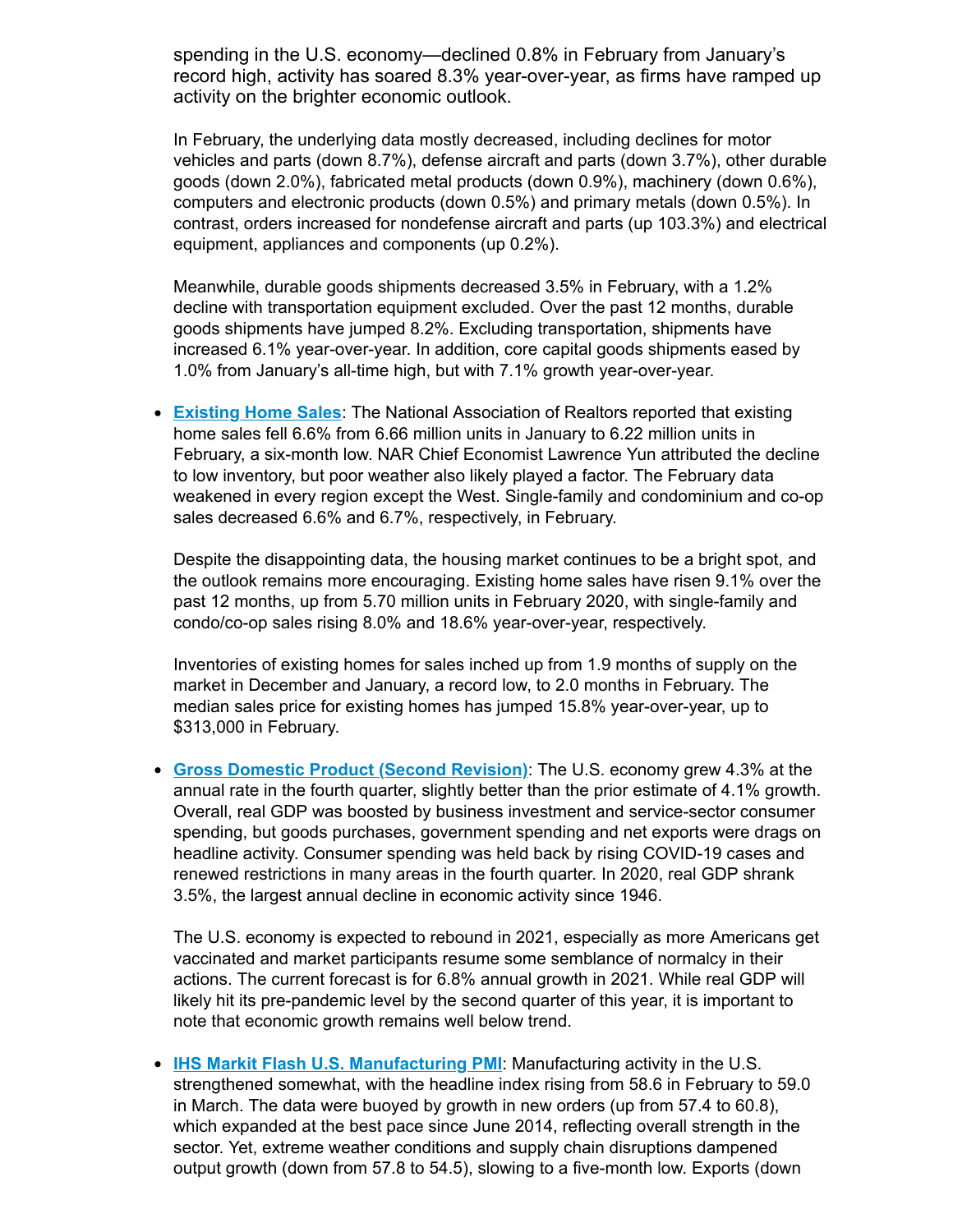from 53.6 to 52.7), employment (down from 56.3 to 55.1) and future output (down from 75.5 to 75.1) also eased in March, with the latter continuing to point to upbeat assessments in the outlook for future production. Yet, raw material costs (up from 73.2 to 74.9) soared once again, growing at the fastest rate since the question was added in May 2007.

Encouragingly—and in contrast to the European data, which are described below the IHS Markit Flash U.S. Services Business Activity Index improved from 59.8 to 60.0, the best reading since July 2014. This reflected rebounding activity, with COVID-19 restrictions lifted in many areas.

Meanwhile, the IHS Markit Flash Eurozone [Manufacturing](https://click.email.nam.org/?qs=d296e4c4c8d896de648d64d95b91475cb4b326814692edf11dec48fd517ef1fa84b9c1ccc2c326884a469bd4a99cdfa22d7d7c466d90c910e44039ae22ddb903) PMI jumped from 57.9 in February to 62.4 in March, a record high. Manufacturing activity rose sharply across the board, including all-time high paces for new orders, exports and output. Hiring grew at the best rate since August 2018. Respondents felt very upbeat in their assessments of future output despite pulling back from an all-time high. Input costs soared at rates not seen since March 2011. At the same time, the IHS Markit Flash Eurozone Services PMI declined at a slower rate but contracted for the seventh straight month, as renewed COVID-19 cases and restrictions continued to take a toll on the Eurozone economy.

In [Germany,](https://click.email.nam.org/?qs=d296e4c4c8d896de8cd72419e4ea405fe3074b99f8b8ac563710415f229a16894d242d0a936f51cf0e6b95762fedc6c34c55adf6fe833de7987ff7b47cc17042) manufacturing activity also soared to a record pace, with "flash" PMIs in [France](https://click.email.nam.org/?qs=d296e4c4c8d896de17ec4b59e4f7d48dd8c62825c17cc39b1a42b73b320c6ae4ec355a5495d8ee32a92b1cfa7bb20423b18ebd3e5d25df1a9206615d83151e8e) and—outside of the Eurozone—the United [Kingdom](https://click.email.nam.org/?qs=d296e4c4c8d896de25a53593db61ab82dce2884534a99815c04f862c2592c343d08730f072edad94d955dd3f16e4c3c883bcc304472382ee6e94af44a8c13ebb) expanding at rates not seen in more than three years.

**International Trade in Goods [\(Preliminary\)](https://click.email.nam.org/?qs=d296e4c4c8d896de9a17aac12c56bc16cc044c44f15c2bc968b011382e74b37190a610d535cdd02fda7c86b44d4faa3415237a070689f83bd519b6d65550219f)**: In advance statistics, the goods trade deficit rose from \$84.58 billion in January to \$86.72 billion in February, a three-month high. Goods exports decreased from \$135.28 billion to \$130.14 billion, more than outpacing the decline in goods imports, which declined from \$219.86 billion to \$216.86 billion.

In February, goods exports were lower across the board, led by steep declines in capital goods (down \$2.46 billion), consumer goods (down \$921 million), foods, feeds and beverages (down \$754 million) and automotive vehicles (down \$740 million). At the same time, sizable decreases in goods imports for automotive vehicles (down \$3.39 billion) and consumer goods (down \$2.90 billion) were enough to offset higher imports for industrial supplies (up \$3.52 billion). Final data will be released April 7, which will also include the service-sector trade surplus.

**Kansas City Fed [Manufacturing](https://click.email.nam.org/?qs=d296e4c4c8d896de753685d9a9faf0f0f6989484f4a0a03cf41b24310780c75dbe6b5c28da6a3ad71ea26272b67605ff3313bbf8089be3c0c4e974eeb557c295) Survey:** Manufacturing activity expanded at the fastest pace in the survey's history, which dates to July 2001, with the composite index of general business conditions rising from 24 in February to 26 in March. Growth in new orders, shipments and the average employee workweek strengthened in March, but production, employment and exports slowed. The sample comments noted supply chain and logistics constraints and rising raw material costs, but respondents also cited strength in the overall marketplace. On the topic of costs, the index for raw materials prices edged down from 68 in February, which was the highest since April 2011, to 66 in March, suggesting that input costs are still expanding at a very elevated pace.

Respondents continued to feel upbeat about additional growth over the next six months, with the forward-looking composite index rising to the best reading since June 2018. Solid expansions were expected for new orders, production, hiring and capital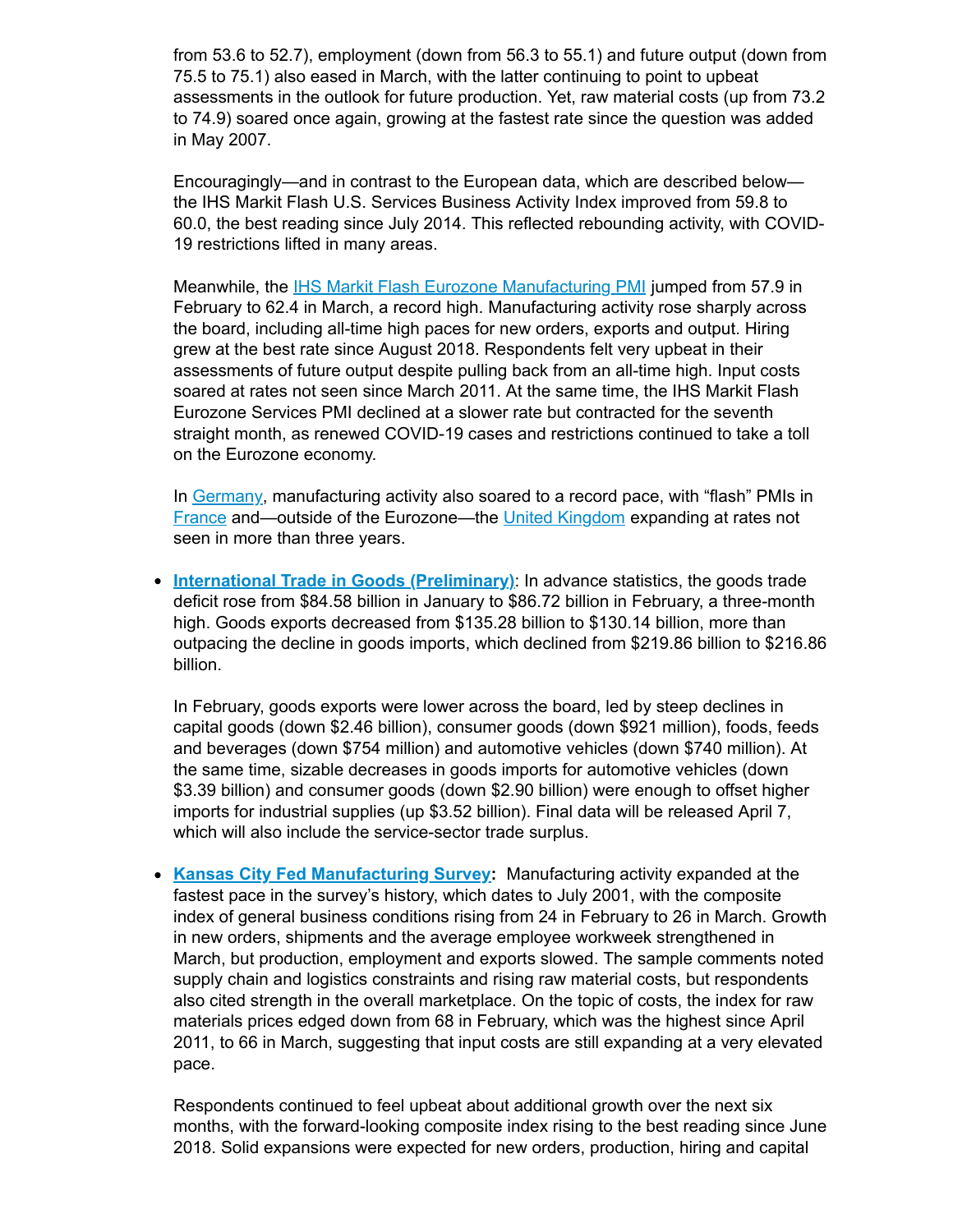spending, with modest growth for exports.

**New [Home](https://click.email.nam.org/?qs=d296e4c4c8d896de2b880a6837fd0403009f0848300f2037a50c01c9b0426aa5e4cb02ba6103c090d7f12351aa877c5d76a80df238f1475aac7010e5a3436d8e) Sales**: New single-family home sales plummeted 18.2% from 948,000 units at the annual rate in January to 775,000 units in February, a nine-month low. Sales fell sharply in every region of the country, with poor weather likely being a factor. To that extent, it would be expected that new home sales will rebound moving forward, with the housing market remaining a bright spot. Even with weaker data in February, new single-family home sales have risen 8.2% over the past 12 months, up from 716,000 units in February 2020.

There were 4.8 months of supply on the market in February, up from 3.8 months in January, but with inventories of new homes for sale remaining very low overall. The median sales price registered \$349,400 in February, up 5.3% year-over-year.

**Personal [Consumption](https://click.email.nam.org/?qs=d296e4c4c8d896de14739f761c8ce07fbfb2086854fca4667dc079742a4eff9c3110e0eb397bd5d899613b8ad30dc6dfab0853f4b2f22c0d635fdde68e0ab603) Expenditures Deflator**: The PCE deflator rose 0.2% in February, slowing from the 0.4% and 0.3% gains in December and January, respectively. Overall, the PCE deflator has risen 1.6% year-over-year, a 12-month high, and core inflation, which excludes food and energy costs, has increased 1.4% since February 2020. Energy prices increased 3.8% in February, with food costs rising 0.2%. On a year-over-year basis, food and energy prices have increased 3.3% and 1.2%, respectively.

Despite higher costs in recent months (and a major [concern](https://click.email.nam.org/?qs=d296e4c4c8d896de947d40af8c35c41918f37a85d29abc028ab1bd64ef044574a61ca5ea8b669625e6d16ba99083bd2a8e9df30c67c3180f4711bfe8aeaea0f3) for manufacturers), the core PCE deflator has remained below 2% for 27 consecutive months. For its part, the Federal Reserve remains more worried about economic growth than inflation, as seen in the extraordinary measures taken over the past year to help prop up the economy, but it is also closely monitoring inflationary pressures and supply chain constraints.

**Personal Income and [Spending](https://click.email.nam.org/?qs=d296e4c4c8d896de14739f761c8ce07fbfb2086854fca4667dc079742a4eff9c3110e0eb397bd5d899613b8ad30dc6dfab0853f4b2f22c0d635fdde68e0ab603)**: After soaring by 10.1% in January, buoyed by stimulus checks and increased unemployment insurance from legislation enacted at year's end, personal income fell 7.1% in February. It was the largest monthly decline in the history of the series, which dates to January 1959. These data will continue their rollercoaster ride, with a very large increase expected in March after passage of the American Rescue Plan. Overall, personal income has risen 4.3% over the past 12 months.

Wages and salaries were flat both for the month of February and year-over-year. In the manufacturing sector, wages and salaries edged up from \$899.3 billion in January to \$899.4 billion in February, essentially unchanged, with the total down 3.0% over the past 12 months.

Total unemployment insurance payments were \$537.0 billion in February, down from \$555.5 billion in January, which was a five-month high. At the same time, other government social benefits to persons soared to \$2.36 trillion in January, the highest since April 2020, with many Americans receiving \$600 checks each. That dropped to \$781.1 billion in February.

Meanwhile, personal consumption expenditures fell 1.0% in February, pulling back somewhat after the 3.4% gain in January and the largest monthly decline in 10 months. Durable and nondurable goods purchases fell 4.7% and 2.0% in February, respectively, with service-sector spending inching up 0.1%. Yet, over the past 12 months, the trendline is more encouraging for goods purchases. Durable and nondurable goods spending has jumped 17.2% and 6.1% since February 2020, respectively, with service sector purchases down 5.2%. Over the past 12 months,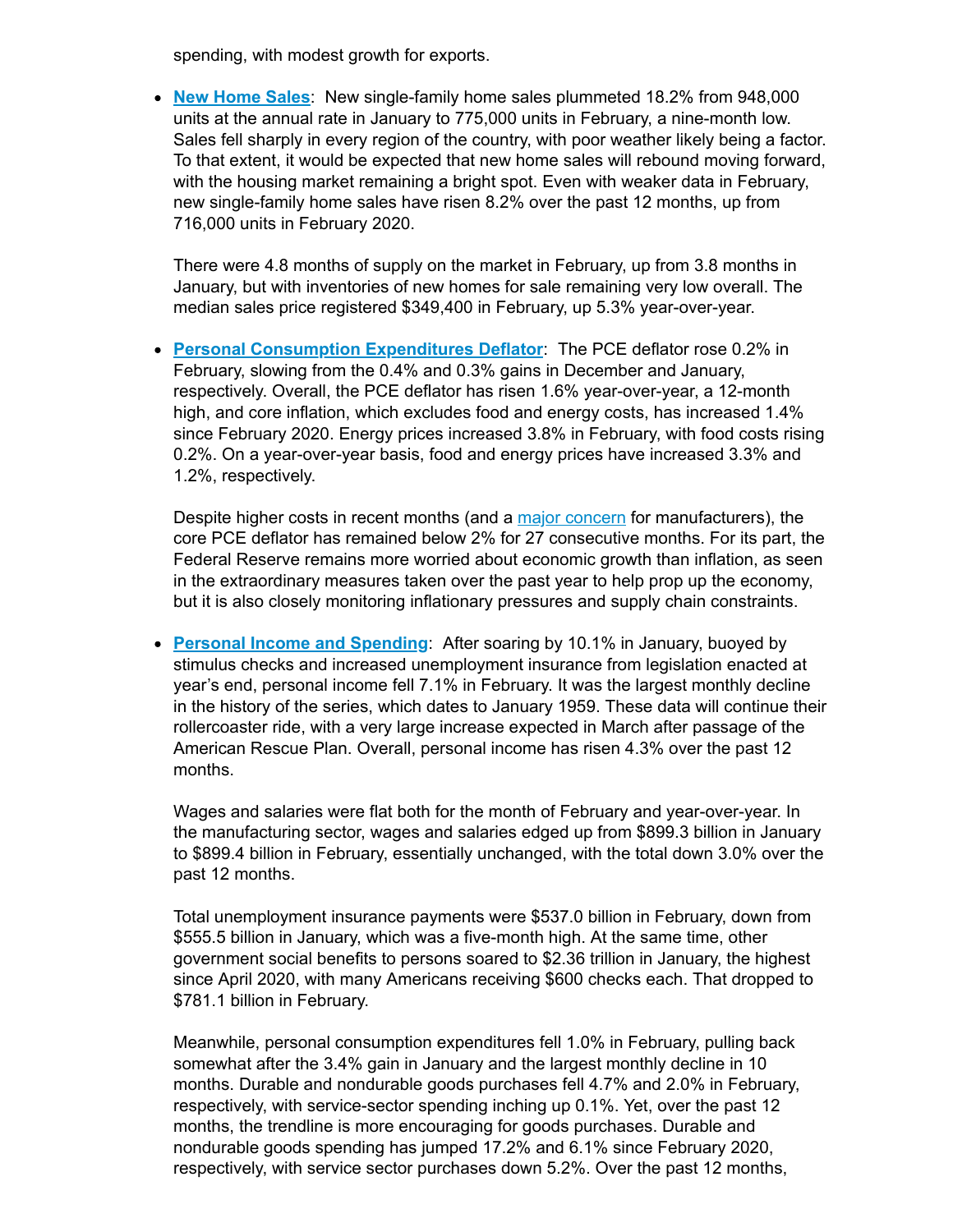personal consumption expenditures declined 0.6%, pulled lower by the reductions in service-sector spending.

With income falling by more than spending, the saving rate declined from 19.8% in January to 13.6% in February—still a highly elevated pace.

**Real GDP by [Industry](https://click.email.nam.org/?qs=d296e4c4c8d896def0b8e00757baeb191359fff945991e130261c766456ad316d4120297338ad6b8c7647170859178e05b8c90c1dd0e5b2bdb1b1cfb048c4f05)**: The U.S. economy grew 4.3% at the annual rate in the fourth quarter (see above). According to the Bureau of Economic Analysis, real value-added output in the manufacturing sector rose from \$2.213 trillion at the annualized rate in the third quarter to \$2.234 trillion in the fourth quarter, as expressed in chained 2012 dollars. This was the best reading in one year, with real value-added output in manufacturing totaling \$2.236 trillion in the fourth quarter of 2019, an all-time high. The current reading is just shy of that amount, suggesting that activity in the sector has rebounded strongly after plummeting sharply last spring. In the latest data, real value-added output for durable goods increased from \$1.230 trillion to \$1.250 trillion, a record pace, with nondurable goods activity up from \$982.4 billion to \$982.8 billion, the best reading in four quarters.

Overall, real value-added output in manufacturing grew 3.9% at the annual rate in the fourth quarter, adding 0.43 percentage points to headline real GDP growth. Manufacturing accounted for 10.9% of real GDP in the fourth quarter, edging down from 11.0% in the third quarter.

Digging into the data, manufacturing value-added output increased from \$2.329 trillion in the third quarter to \$2.348 trillion in the fourth quarter, which was just 0.9% below the record pace seen in the fourth quarter of 2019 (\$2.370 trillion). Value-added output for durable goods rose to a new record level, up from \$1.324 trillion to \$1.333 trillion, with nondurable goods value-added output rising from \$1.005 trillion to \$1.014 trillion. Similarly, manufacturing gross output increased from \$6.013 trillion in the third quarter to \$6.186 trillion in the fourth quarter, a one-year high. This was 0.4% lower than in the fourth quarter of 2019 (\$6.210 trillion).

**Richmond Fed [Manufacturing](https://click.email.nam.org/?qs=d296e4c4c8d896de0c3a98eedfc735bdee1105206445c7c8fae4460752bd2182e7f93456e200e248b72ad0867e5901199c7b2a5d006006bb305a3e7030dd54f0) Survey**: Manufacturing businesses in the Richmond Federal Reserve Bank's district continued to expand, with the composite index of general business activity rising from 14 in February to 17 in March, a three-month high. Shipments, capacity utilization and capital expenditures strengthened for the month, with new orders and employment expanding at a solid pace. Yet, the data also show lingering supply chain challenges, with vendor lead times jumping to the highest point since January 1996 and input costs soaring at rates not seen in 29 months.

Meanwhile, the forward-looking indicators remained encouraging, with manufacturers in the district expecting continued growth in activity over the next six months. The expected composite index rose from 22 to 28, with strong growth across the board in the underlying measures.

As noted above, raw material costs increased from 4.47% at the annual rate in February to 6.15% in March, the fastest pace since October 2018. Likewise, respondents anticipate an annualized 4.66% increase in costs six months from now, up from 3.78% in the prior survey and the most since February 2020.

**State [Employment](https://click.email.nam.org/?qs=d296e4c4c8d896defc41ce2b8b21c82d7d1e4939ad14e195474b6ec6ef863f7f3176bde0df8dbda471fcd03fc6a173050e39ce6fd241d1205c88879c48bf1b0e) Report**: California created the most net new manufacturing jobs in February, adding 8,900 workers. Other states with notable employment growth for the month included Indiana (up 2,500), Iowa (up 2,200), Georgia (up 2,000) and Michigan (up 1,800). Nationally, manufacturing employment remained down 561,000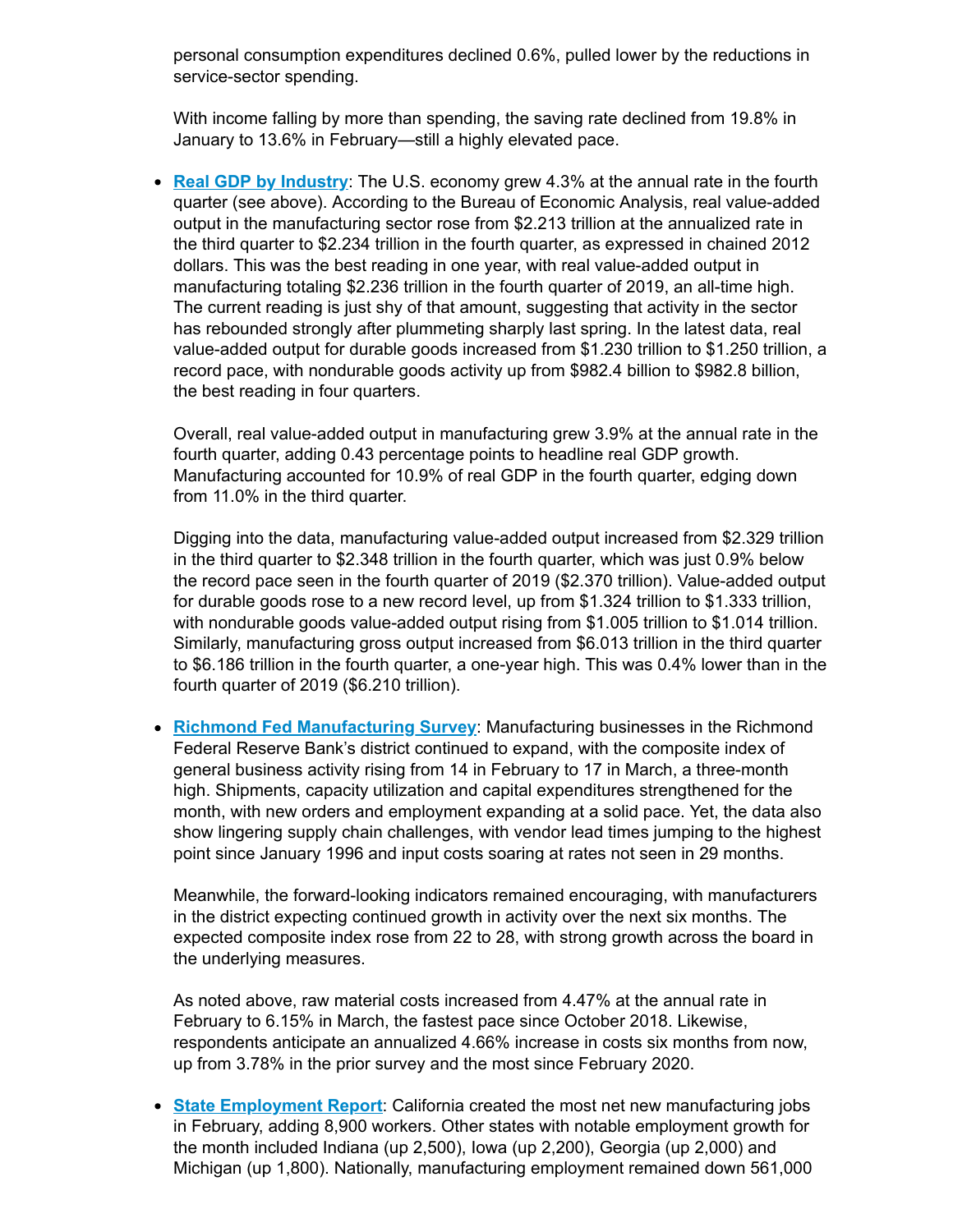year-over-year in February. Only two states have had net employment gains over the past 12 months: Utah (up 2,400) and Idaho (up 100). The largest year-over-year declines remained in big states: California (down 76,800), Texas (down 53,900), Michigan (down 43,700), Ohio (down 36,600), Illinois (down 34,100), New York (down 33,500), Pennsylvania (down 33,200) and Washington (down 32,700).

The national unemployment rate was 6.2% in February, and the unemployment rate fell in 23 states and the District of Columbia in the latest data. Hawaii had the highest unemployment rate in the country at 9.2%, followed closely by New York (8.9%), Connecticut (8.5%), California (8.5%), New Mexico (8.3%) and Nevada (8.3%). At the other end of the spectrum, the lowest unemployment rates in the United States in February occurred in South Dakota (2.9%), Utah (3.0%), Nebraska (3.1%), Vermont (3.1%) and Kansas (3.2%).

**University of Michigan [Consumer](https://click.email.nam.org/?qs=d296e4c4c8d896defe2e423c909f34bc3f0ff73e90d1a540cc19b14bac7c1fb247ac654724c87b3862b3c4698fe345c4d5b4349cb80c72dbdec548f13e8103d6) Sentiment (Revision)**: Consumer confidence rose from 76.8 in February, a six-month low, to 84.9 in March, a 12-month high, according to final data from the University of Michigan and Thomson Reuters. This was a nice improvement from the preliminary reading, which was 83.0 in March. With more Americans getting vaccinated and stimulus checks distributed as part of the American Rescue Plan, consumers felt more upbeat about both current and future economic conditions. The release further adds, "The data clearly point toward robust increases in consumer spending. The ultimate strength and duration of the spending surge will depend on the rate of draw-downs in savings since consumers anticipate a slower pace of income growth."

Despite such gains, it is also clear that improvements have not been as broad-based as might be preferred, with many households continuing to worry about finances. For instance, in the February data, the University of Michigan noted that households with incomes below \$75,000 tended to be more concerned about economic prospects.

**Weekly Initial [Unemployment](https://click.email.nam.org/?qs=d296e4c4c8d896de043e747773635c15514fbe19e7c27fbaae98795136f32bd47a184a522215d22562dc5533584c78b795a660892e3daa6fba176aae7bcf7747) Claims**: Initial unemployment claims totaled 684,000 for the week ending March 20, down from 781,000 for the week ending March 13 and the lowest since the week ending March 14, 2020. Meanwhile, continuing claims declined from 4,134,000 for the week ending March 6 to 3,870,000 for the week ending March 13. Although this figure represents the lowest level since the week ending March 21, 2020, it is still too high and consistent with 2.7% of the workforce.

At the same time, 18,952,795 Americans received some form of unemployment insurance benefit (including state and federal programs) for the week ending March 6. That figure ticked up from 18,218,933 for the week ending Feb. 27 and reflects sizable increases in pandemic assistance claims.

Take Action

The Manufacturing Institute will host a webinar, "Connecting Manufacturers with the Future: How 5G Will Transform Your Business," on Tuesday, April 6, at 2:00 p.m. EDT in conjunction with the release of a new study on the topic. Avrio Institute President Shawn DuBravac will walk through the results of the MI study. Other panelists include Qualcomm Senior Vice President and General Manager of 5G Durga Malladi and Deere & Company Manager of Enterprise Manufacturing Technologies Casey Kann.